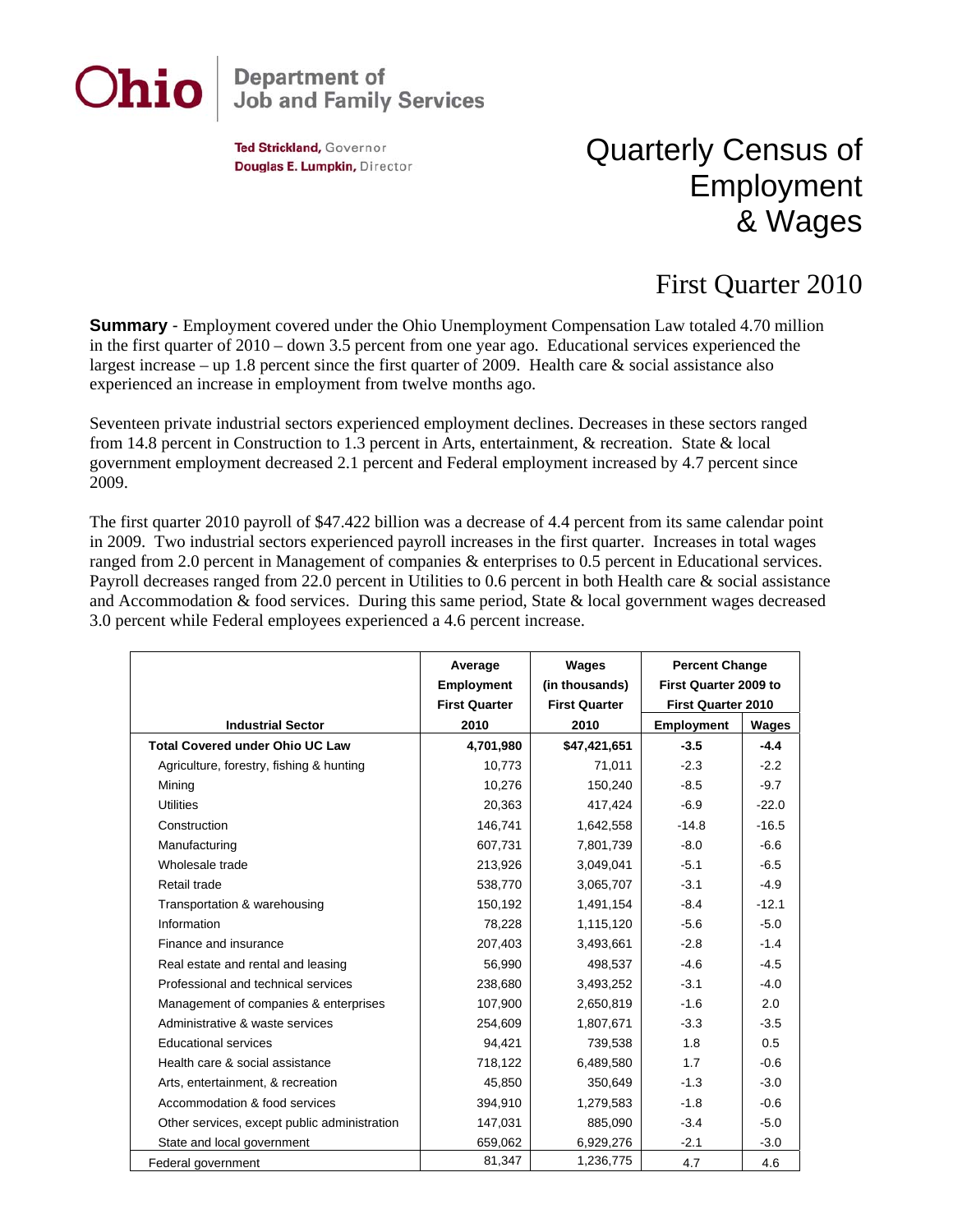None of Ohio's ten largest counties experienced employment increases from their first quarter 2009 levels. Declines from one year ago range from 4.2 percent in both Stark and Summit Counties to 2.9 percent in Franklin County.

All of the ten largest counties experienced payroll decreases since 2009. Payroll losses since the first quarter of 2009 ranged from 9.5 percent in Stark County to 2.3 percent in Butler County.

|                                        | Average<br><b>Employment</b><br><b>First Quarter</b> | Wages<br>(in thousands)<br><b>First Quarter</b> | <b>Percent Change</b><br>First Quarter 2009 to<br><b>First Quarter 2010</b> |        |
|----------------------------------------|------------------------------------------------------|-------------------------------------------------|-----------------------------------------------------------------------------|--------|
| County                                 | 2010                                                 | 2010                                            | <b>Employment</b>                                                           | Wages  |
| <b>Total Covered under Ohio UC Law</b> | 4,701,980                                            | \$47,421,651                                    | $-3.5$                                                                      | $-4.4$ |
| <b>Butler</b>                          | 133,645                                              | 1,345,045                                       | $-3.1$                                                                      | $-2.3$ |
| Cuyahoga                               | 655,992                                              | 7,484,424                                       | $-3.5$                                                                      | $-4.3$ |
| Franklin                               | 622,466                                              | 7,101,068                                       | $-2.9$                                                                      | $-4.5$ |
| <b>Hamilton</b>                        | 464,143                                              | 5,717,572                                       | $-4.0$                                                                      | $-3.7$ |
| Lorain                                 | 87,329                                               | 776,762                                         | $-3.8$                                                                      | $-6.2$ |
| Lucas                                  | 190,940                                              | 1,859,211                                       | $-3.0$                                                                      | $-5.6$ |
| Mahoning                               | 91,754                                               | 718,305                                         | $-3.2$                                                                      | $-5.3$ |
| Montgomery                             | 230,823                                              | 2,242,468                                       | $-3.9$                                                                      | $-6.6$ |
| <b>Stark</b>                           | 143,797                                              | 1,192,319                                       | $-4.2$                                                                      | $-9.5$ |
| Summit                                 | 245,647                                              | 2,622,273                                       | $-4.2$                                                                      | $-2.8$ |
| All other counties                     | 1.835.444                                            | 16,362,204                                      | $-3.4$                                                                      | $-4.1$ |

The chart that follows presents the percentage of Ohio covered employment in each of the ten largest counties and all other counties combined. Ten of Ohio's 88 counties account for almost 61 percent of the state's covered employment.



**Percentage of First Quarter 2010 Employment - Ten Largest Counties**